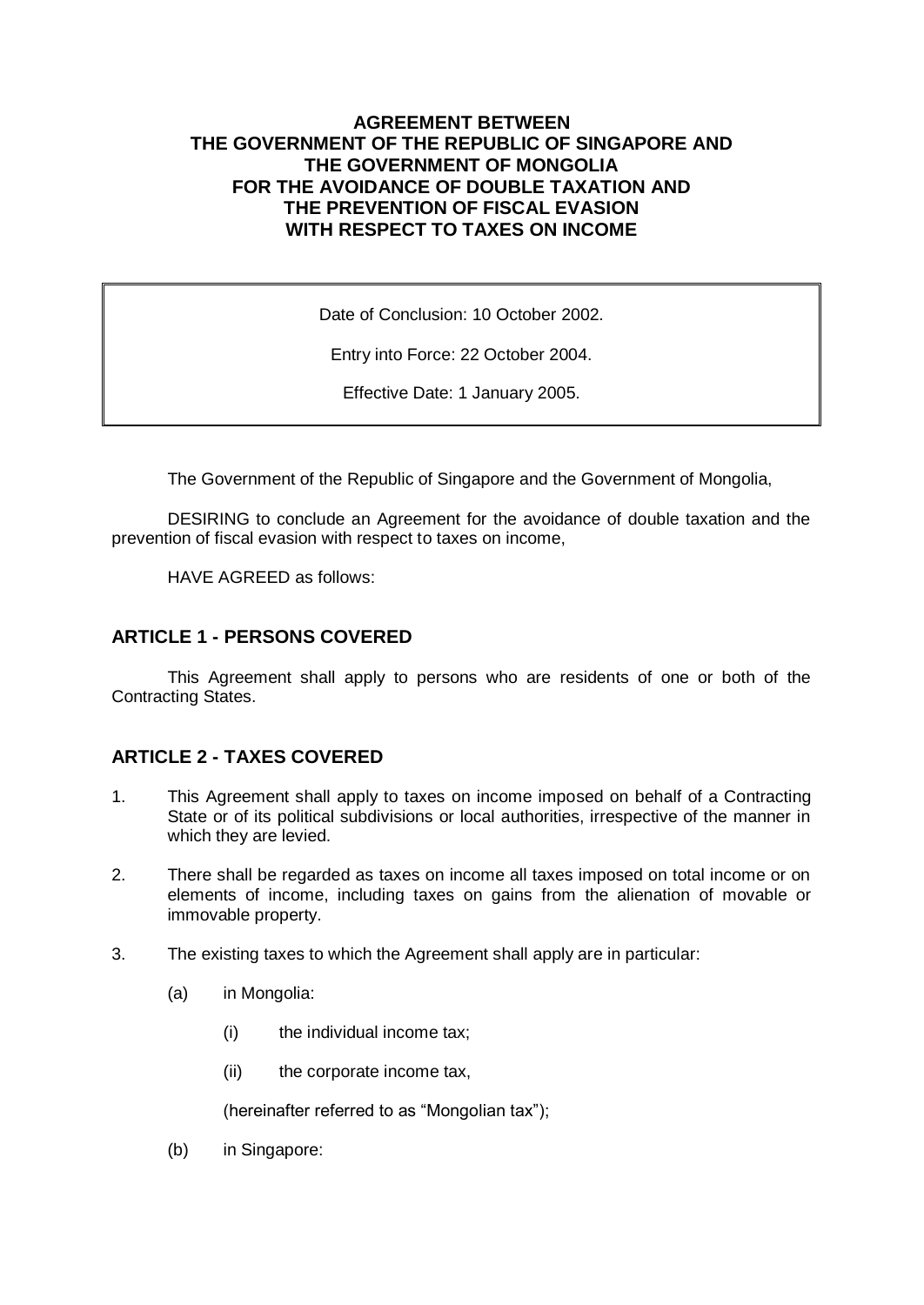the income tax

(hereinafter referred to as "Singapore tax").

4. The Agreement shall apply also to any identical or substantially similar taxes which are imposed after the date of signature of the Agreement in addition to, or in place of, the existing taxes. The competent authorities of the Contracting States shall notify each other of any substantial changes which have been made in their respective taxation laws.

## **ARTICLE 3 - GENERAL DEFINITIONS**

- 1. For the purposes of this Agreement, unless the context otherwise requires:
	- (a) the terms "a Contracting State" and "the other Contracting State" mean Mongolia or Singapore as the context requires;
	- (b) the term "Mongolia" means when used in a geographical sense all the territory of Mongolia;
	- (c) the term "Singapore" means the Republic of Singapore;
	- (d) the term "person" includes an individual, a company and any other body of persons;
	- (e) the term "company" means any body corporate or any other entity that is treated as a body corporate for tax purposes;
	- (f) the terms "enterprise of a Contracting State" and "enterprise of the other Contracting State" mean respectively an enterprise carried on by a resident of a Contracting State and an enterprise carried on by a resident of the other Contracting State;
	- (g) the term "national" means:
		- (i) any individual possessing the nationality of a Contracting State;
		- (ii) any legal person, partnership or association deriving its status as such from the laws in force in a Contracting State;
	- (h) the term "international traffic" means any transport by a ship or an aircraft operated by an enterprise which has its place of effective management in a Contracting State, except when the ship or aircraft is operated solely between places in the other Contracting State;
	- (i) the term "competent authority" means:
		- (i) in Mongolia, the Minister of Finance and Economy or his authorised representative;
		- (ii) in Singapore, the Minister for Finance or his authorised representative.
- 2. As regards the application of the Agreement at any time by a Contracting State, any term not defined therein shall, unless the context otherwise requires, have the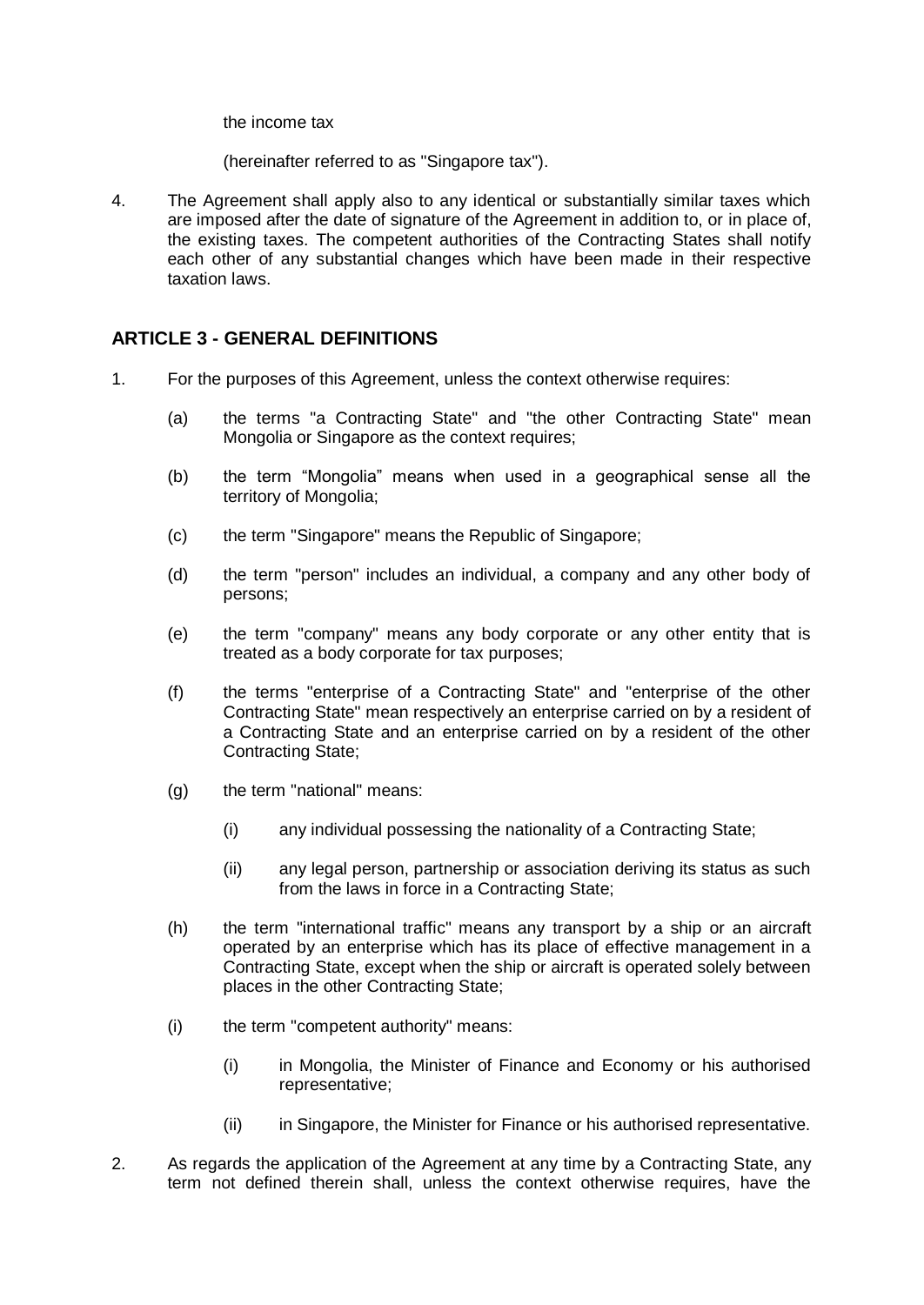meaning that it has at that time under the law of that State for the purposes of the taxes to which the Agreement applies, any meaning under the applicable tax laws of that State prevailing over a meaning given to the term under other laws of that State.

# **ARTICLE 4 - RESIDENT**

- 1. For the purposes of this Agreement, the term "resident of a Contracting State" means any person who, under the laws of that State, is liable to tax therein by reason of his domicile, residence, place of management or any other criterion of a similar nature, and also includes that State and any political subdivision, local authority or statutory body thereof.
- 2. Where by reason of the provisions of paragraph 1 an individual is a resident of both Contracting States, then his status shall be determined as follows:
	- (a) he shall be deemed to be a resident only of the State in which he has a permanent home available to him; if he has a permanent home available to him in both States, he shall be deemed to be a resident of the State with which his personal and economic relations are closer (centre of vital interests);
	- (b) if the State in which he has his centre of vital interests cannot be determined, or if he has not a permanent home available to him in either State, he shall be deemed to be a resident only of the State in which he has an habitual abode;
	- (c) if he has an habitual abode in both States or in neither of them, he shall be deemed to be a resident only of the State of which he is a national;
	- (d) in any other case, the competent authorities of the Contracting States shall settle the question by mutual agreement.
- 3. Where by reason of the provisions of paragraph 1 a person other than an individual is a resident of both Contracting States, then it shall be deemed to be a resident of the State in which its place of effective management is situated.

## **ARTICLE 5 - PERMANENT ESTABLISHMENT**

- 1. For the purposes of this Agreement, the term "permanent establishment" means a fixed place of business through which the business of an enterprise is wholly or partly carried on.
- 2. The term "permanent establishment" includes especially:
	- (a) a place of management;
	- (b) a branch;
	- (c) an office;
	- (d) a factory;
	- (e) a workshop; and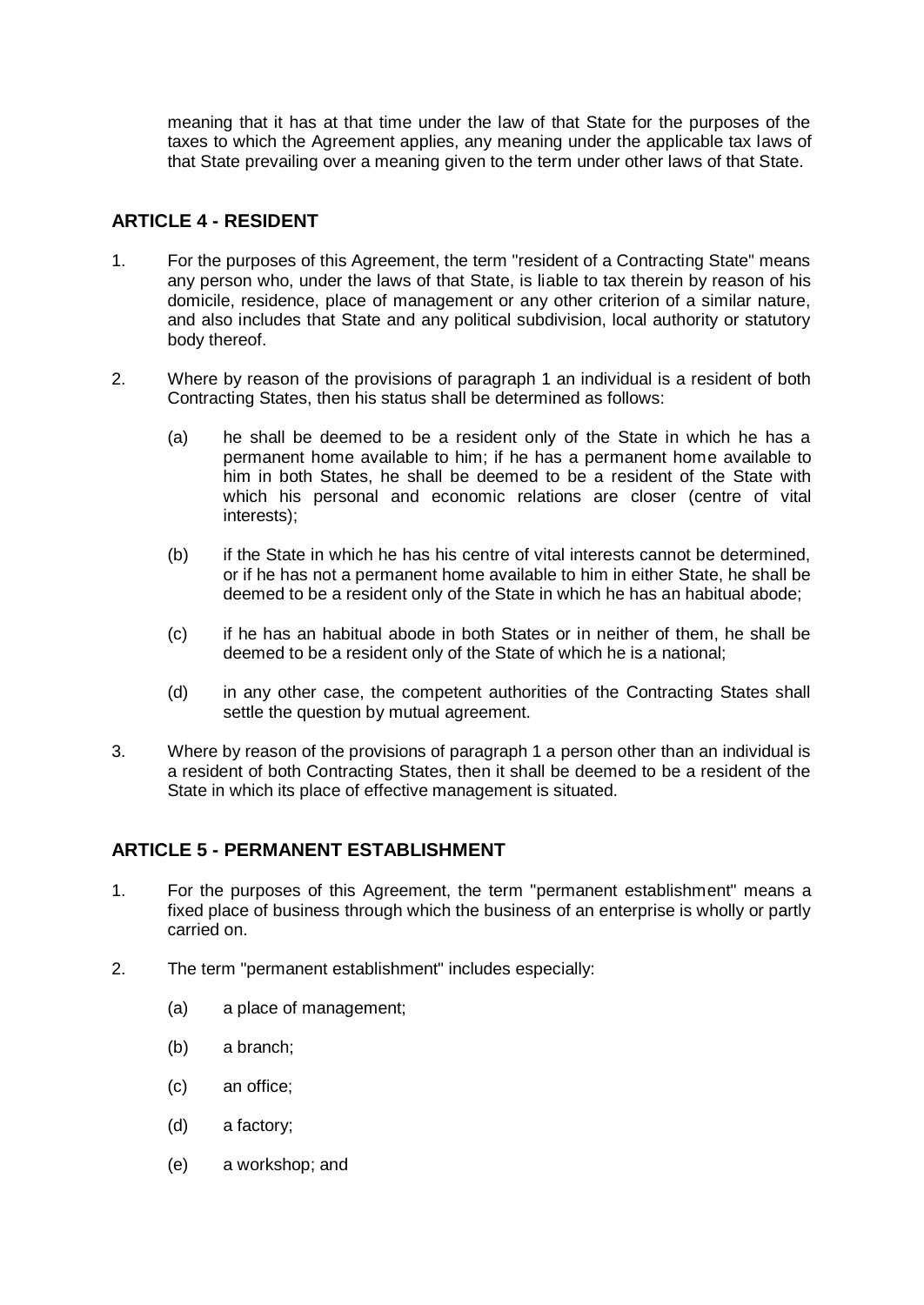- (f) a mine, an oil or gas well, a quarry or any other place of extraction of natural resources.
- 3. The term "permanent establishment" also includes:
	- (a) a building site, a construction, assembly or installation project or supervisory activities in connection therewith, but only where such site, project or activities continue for a period of more than six months;
	- (b) the furnishing of services, including consultancy services, by an enterprise through employees or other personnel engaged by the enterprise for such purpose, for a period or periods exceeding in the aggregate six months within any twelve-month period.
- 4. Notwithstanding the preceding provisions of this Article, the term "permanent establishment" shall be deemed not to include:
	- (a) the use of facilities solely for the purpose of storage, display or delivery of goods or merchandise belonging to the enterprise;
	- (b) the maintenance of a stock of goods or merchandise belonging to the enterprise solely for the purpose of storage, display or delivery;
	- (c) the maintenance of a stock of goods or merchandise belonging to the enterprise solely for the purpose of processing by another enterprise;
	- (d) the maintenance of a fixed place of business solely for the purpose of purchasing goods or merchandise, or of collecting information, for the enterprise;
	- (e) the maintenance of a fixed place of business solely for the purpose of carrying on, for the enterprise, any other activity of a preparatory or auxiliary character.
- 5. Notwithstanding the provisions of paragraphs 1 and 2, where a person other than an agent of an independent status to whom paragraph 6 applies - is acting on behalf of an enterprise and has, and habitually exercises, in a Contracting State an authority to conclude contracts in the name of the enterprise, that enterprise shall be deemed to have a permanent establishment in that State in respect of any activities which that person undertakes for the enterprise, unless the activities of such person are limited to those mentioned in paragraph 4 which, if exercised through a fixed place of business, would not make this fixed place of business a permanent establishment under the provisions of that paragraph.
- 6. An enterprise shall not be deemed to have a permanent establishment in a Contracting State merely because it carries on business in that State through a broker, general commission agent or any other agent of an independent status, provided that such persons are acting in the ordinary course of their business.
- 7. The fact that a company which is a resident of a Contracting State controls or is controlled by a company which is a resident of the other Contracting State, or which carries on business in that other State (whether through a permanent establishment or otherwise), shall not of itself constitute either company a permanent establishment of the other.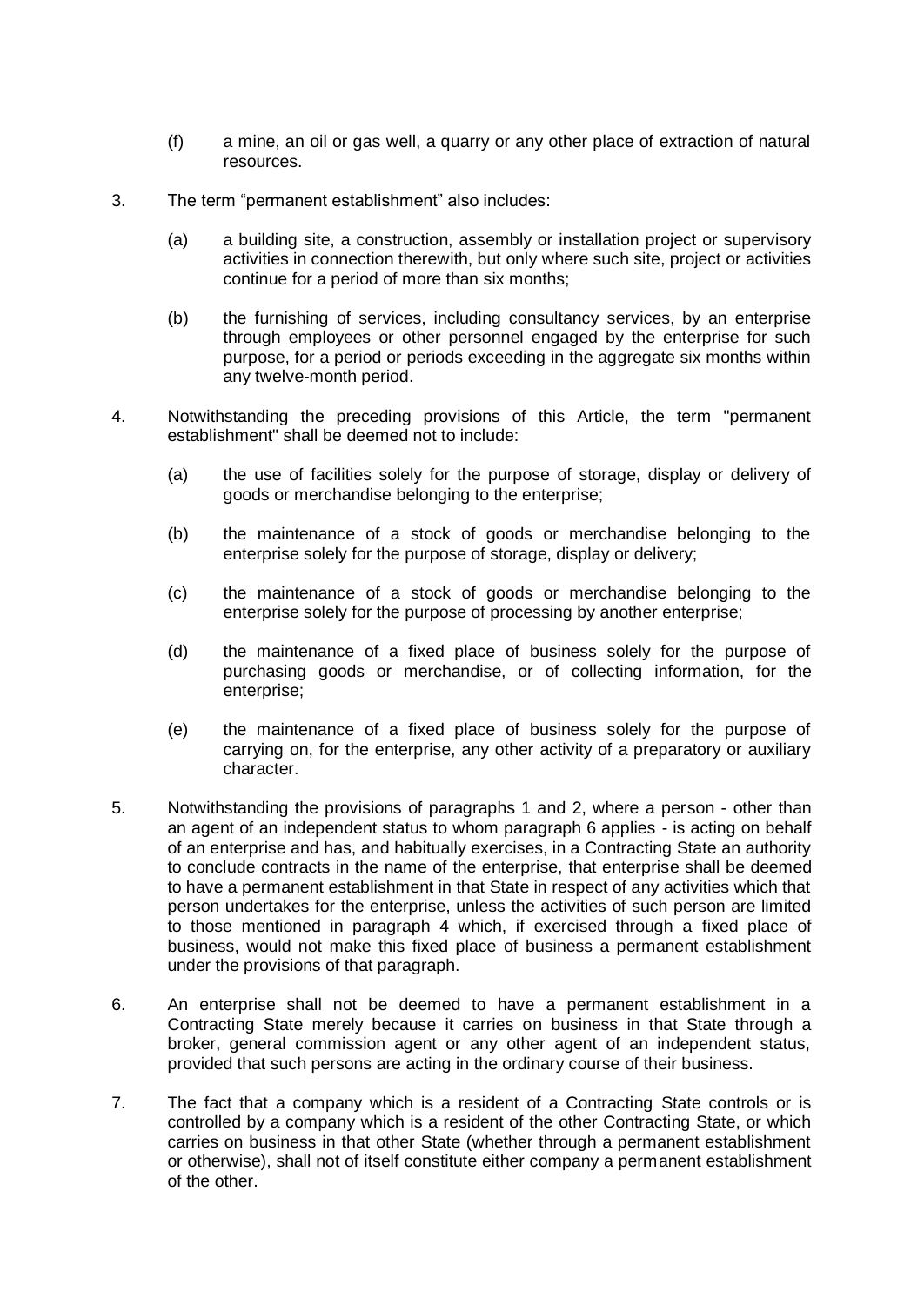## **ARTICLE 6 - INCOME FROM IMMOVABLE PROPERTY**

- 1. Income derived by a resident of a Contracting State from immovable property (including income from agriculture or forestry) situated in the other Contracting State may be taxed in that other State.
- 2. The term "immovable property" shall have the meaning which it has under the law of the Contracting State in which the property in question is situated. The term shall in any case include property accessory to immovable property, livestock and equipment used in agriculture and forestry, rights to which the provisions of general law respecting landed property apply, usufruct of immovable property and rights to variable or fixed payments as consideration for the working of, or the right to work, mineral deposits, sources and other natural resources; ships and aircraft shall not be regarded as immovable property.
- 3. The provisions of paragraph 1 shall apply to income derived from the direct use, letting, or use in any other form of immovable property.
- 4. The provisions of paragraphs 1 and 3 shall also apply to the income from immovable property of an enterprise and to income from immovable property used for the performance of independent personal services.

## **ARTICLE 7 - BUSINESS PROFITS**

- 1. The profits of an enterprise of a Contracting State shall be taxable only in that State unless the enterprise carries on business in the other Contracting State through a permanent establishment situated therein. If the enterprise carries on business as aforesaid, the profits of the enterprise may be taxed in the other State but only so much of them as is attributable to that permanent establishment.
- 2. Subject to the provisions of paragraph 3, where an enterprise of a Contracting State carries on business in the other Contracting State through a permanent establishment situated therein, there shall in each Contracting State be attributed to that permanent establishment the profits which it might be expected to make if it were a distinct and separate enterprise engaged in the same or similar activities under the same or similar conditions and dealing wholly independently with the enterprise of which it is a permanent establishment.
- 3. In determining the profits of a permanent establishment, there shall be allowed as deductions all expenses, including executive and general administrative expenses, which would be deductible if the permanent establishment were an independent enterprise, insofar as they are reasonably allocable to the permanent establishment, whether incurred in the Contracting State in which the permanent establishment is situated or elsewhere.
- 4. Insofar as it has been customary in a Contracting State to determine the profits to be attributed to a permanent establishment on the basis of an apportionment of the total profits of the enterprise to its various parts, nothing in paragraph 2 shall preclude that Contracting State from determining the profits to be taxed by such an apportionment as may be customary; the method of apportionment adopted shall, however, be such that the result shall be in accordance with the principles contained in this Article.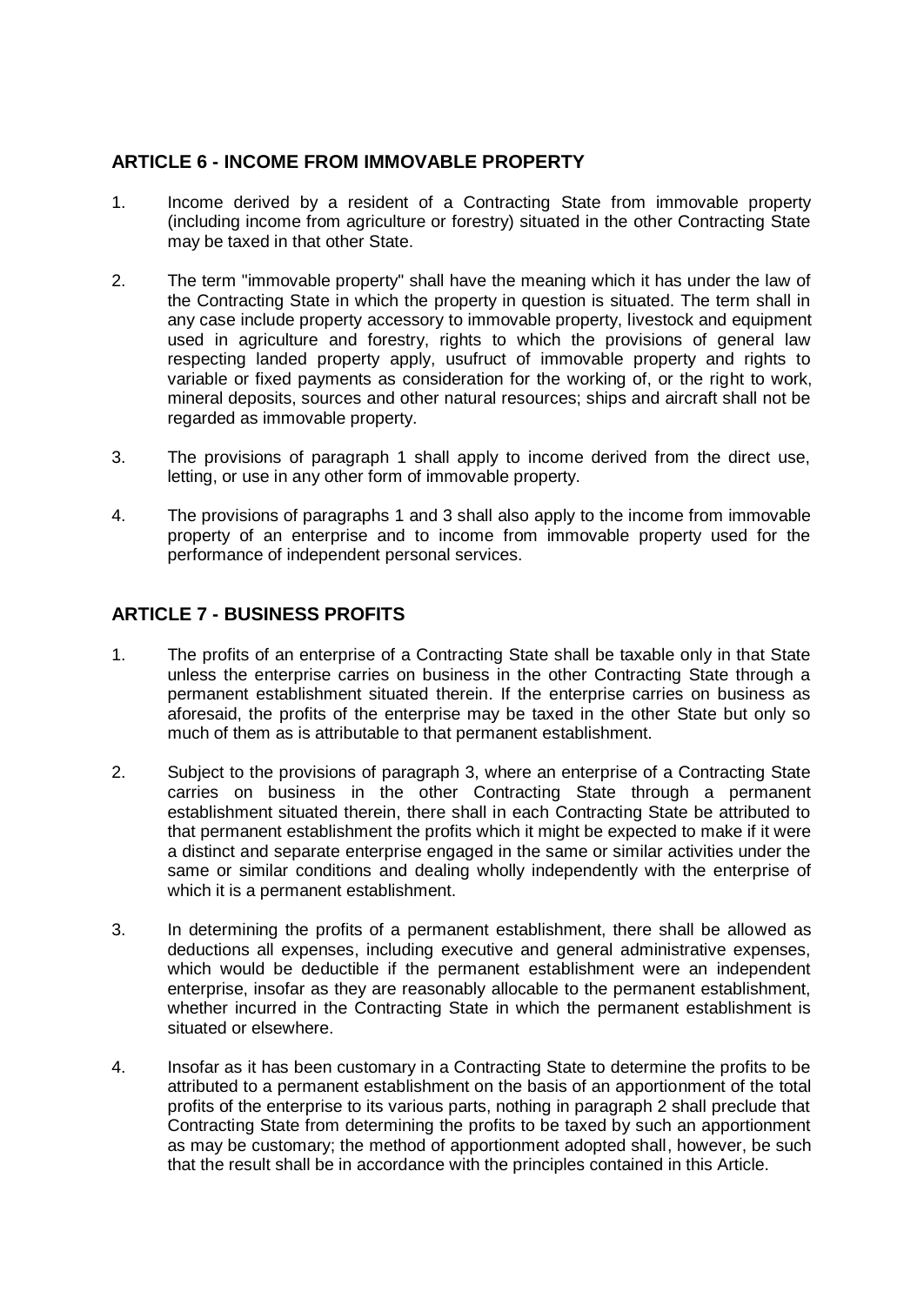- 5. No profits shall be attributed to a permanent establishment by reason of the mere purchase by that permanent establishment of goods or merchandise for the enterprise.
- 6. For the purposes of the preceding paragraphs, the profits to be attributed to the permanent establishment shall be determined by the same method year by year unless there is good and sufficient reason to the contrary.
- 7. Where profits include items of income which are dealt with separately in other Articles of this Agreement, then the provisions of those Articles shall not be affected by the provisions of this Article.

## **ARTICLE 8 - INTERNATIONAL TRANSPORT**

- 1. Profits from the operation of ships or aircraft in international traffic shall be taxable only in the Contracting State in which the place of effective management of the enterprise is situated.
- 2. If the place of effective management of a shipping enterprise is aboard a ship, then it shall be deemed to be situated in the Contracting State in which the home harbour of the ship is situated, or, if there is no such home harbour, in the Contracting State of which the operator of the ship is a resident.
- 3. For the purposes of this Article, profits from the operation of ships or aircraft in international traffic shall include:
	- (a) profits from the rental on a bareboat basis of ships or aircraft; and
	- (b) profits from the use, maintenance or rental of containers (including trailers and related equipment for the transport of containers), used for the transport of goods or merchandise,

where such rental or such use, maintenance or rental, as the case may be, is incidental to the operation of ships or aircraft in international traffic.

4. The provisions of paragraph 1 shall also apply to profits from the participation in a pool, a joint business or an international operating agency.

## **ARTICLE 9 - ASSOCIATED ENTERPRISES**

**Where** 

- (a) an enterprise of a Contracting State participates directly or indirectly in the management, control or capital of an enterprise of the other Contracting State, or
- (b) the same persons participate directly or indirectly in the management, control or capital of an enterprise of a Contracting State and an enterprise of the other Contracting State,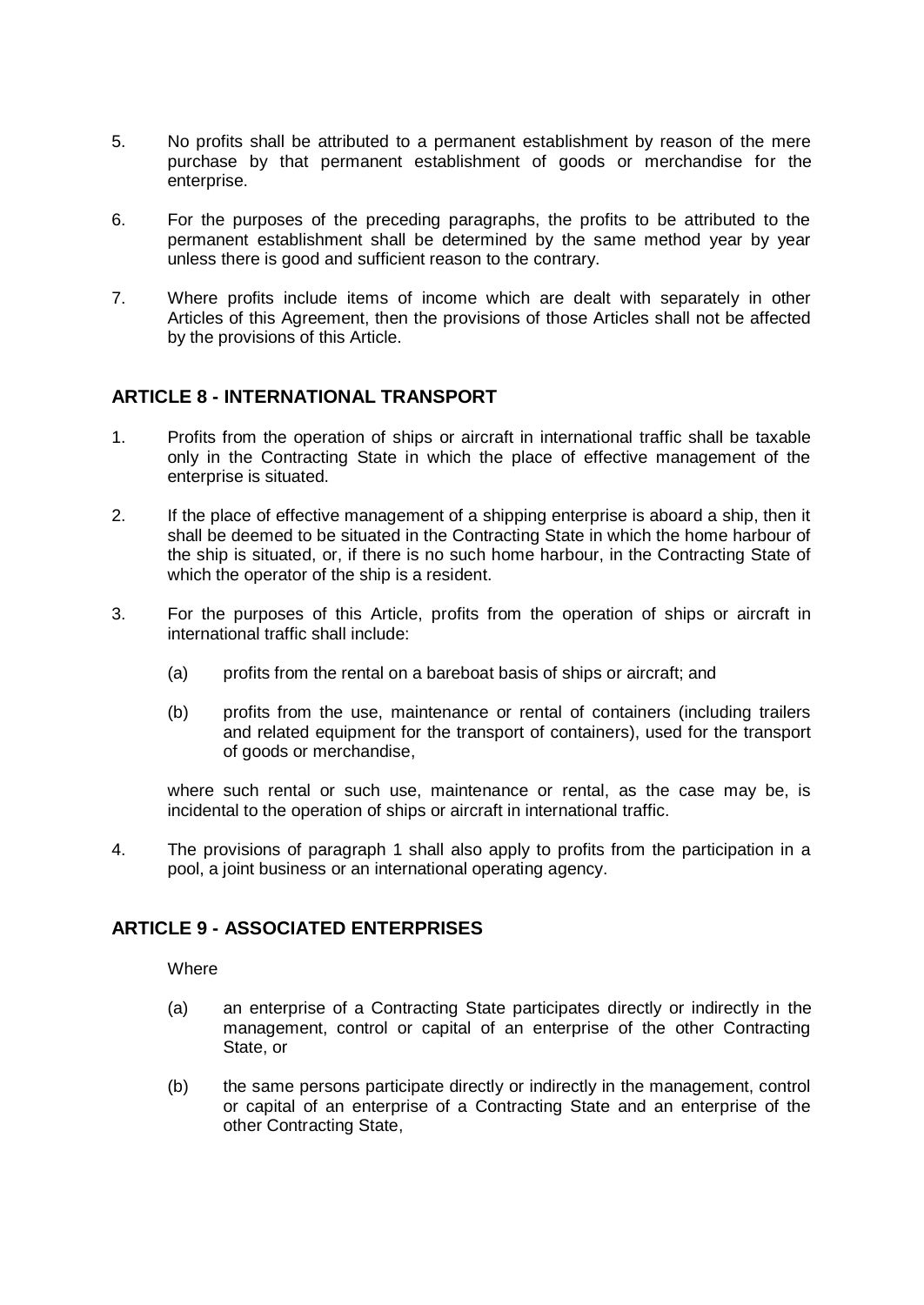and in either case conditions are made or imposed between the two enterprises in their commercial or financial relations which differ from those which would be made between independent enterprises, then any profits which would, but for those conditions, have accrued to one of the enterprises, but, by reason of those conditions, have not so accrued, may be included in the profits of that enterprise and taxed accordingly.

# **ARTICLE 10 - DIVIDENDS**

- 1. Dividends paid by a company which is a resident of a Contracting State to a resident of the other Contracting State may be taxed in that other State.
- 2. However, such dividends may also be taxed in the Contracting State of which the company paying the dividends is a resident and according to the laws of that State, but if the beneficial owner of the dividends is a resident of the other Contracting State, the tax so charged shall not exceed:
	- (a) 5 per cent of the gross amount of the dividends if the beneficial owner is a company which holds directly at least 25 per cent of the capital of the company paying the dividends;
	- (b) 10 per cent of the gross amount of the dividends in all other cases.

This paragraph shall not affect the taxation of the company in respect of the profits out of which the dividends are paid.

- 3. Notwithstanding the provisions of paragraph 2, dividends paid by a company which is a resident in a Contracting State to the Government of the other Contracting State shall be exempt from tax in the first-mentioned State.
- 4. For the purposes of paragraph 3, the term "Government":
	- (a) in the case of Mongolia, means the Government of Mongolia and shall include:
		- (i) a political subdivision;
		- (ii) a local authority;
		- (iii) the Central Bank of Mongolia (Bank of Mongolia);
		- (iv) any institution wholly or mainly owned by the Government of Mongolia as may be agreed from time to time between the competent authorities of the Contracting States.
	- (b) in the case of Singapore, means the Government of Singapore and shall include:
		- (i) the Monetary Authority of Singapore and the Board of Commissioners of Currency;
		- (ii) the Government of Singapore Investment Corporation Pte Ltd;
		- (iii) a statutory body;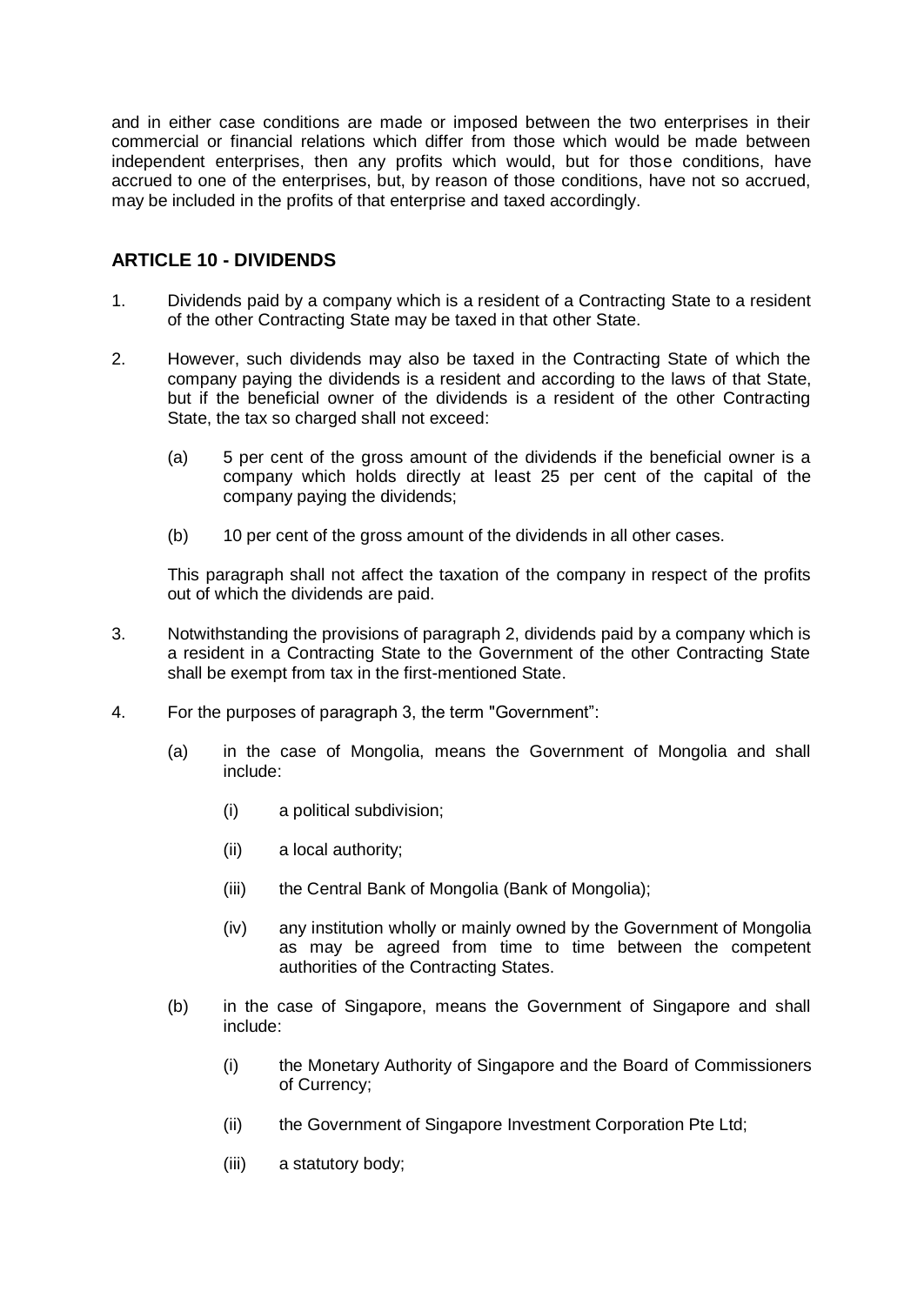- (iv) any institution wholly or mainly owned by the Government of Singapore as may be agreed from time to time between the competent authorities of the Contracting States.
- 5. The term "dividends" as used in this Article means income from shares, or other rights, not being debt-claims, participating in profits, as well as income from other corporate rights which is subjected to the same taxation treatment as income from shares by the laws of the State of which the company making the distribution is a resident.
- 6. The provisions of paragraphs 1 and 2 shall not apply if the beneficial owner of the dividends, being a resident of a Contracting State, carries on business in the other Contracting State of which the company paying the dividends is a resident, through a permanent establishment situated therein, or performs in that other State independent personal services from a fixed base situated therein, and the holding in respect of which the dividends are paid is effectively connected with such permanent establishment or fixed base. In such case the provisions of Article 7 or Article 14, as the case may be, shall apply.
- 7. Where a company which is a resident of a Contracting State derives profits or income from the other Contracting State, that other State may not impose any tax on the dividends paid by the company, except insofar as such dividends are paid to a resident of that other State or insofar as the holding in respect of which the dividends are paid is effectively connected with a permanent establishment or a fixed base situated in that other State, nor subject the company's undistributed profits to a tax on undistributed profits, even if the dividends paid or the undistributed profits consist wholly or partly of profits or income arising in such other State.
- 8. Notwithstanding paragraph 2, a distribution or repatriation of income from any production sharing contract or any other similar contract relating to oil and gas sector concluded by the Government of a Contracting State thereof with a resident of the other Contracting State shall be exempt from tax in the first-mentioned State.
- 9.
- (a) Under the current Singapore laws, where dividends are paid by a company which is a resident of Singapore to a resident of Mongolia who is the beneficial owner of such dividends, there is no tax in Singapore which is chargeable on dividends in addition to the tax chargeable in respect of the profits or income of the company. Under the full imputation system adopted, the tax deductible from dividends is a tax on the profits or income of the company and not a tax on dividends within the meaning of this Article.
- (b) If, subsequent to the signing of the Agreement, Singapore imposes a tax on dividends in addition to the tax chargeable in respect of the profits or income of a company which is a resident of Singapore, such tax may be charged but the tax so charged on the dividends derived by a resident of Mongolia who is the beneficial owner of such dividends shall be in accordance with the provisions of paragraph 2.

# **ARTICLE 11 - INTEREST**

1. Interest arising in a Contracting State and paid to a resident of the other Contracting State may be taxed in that other State.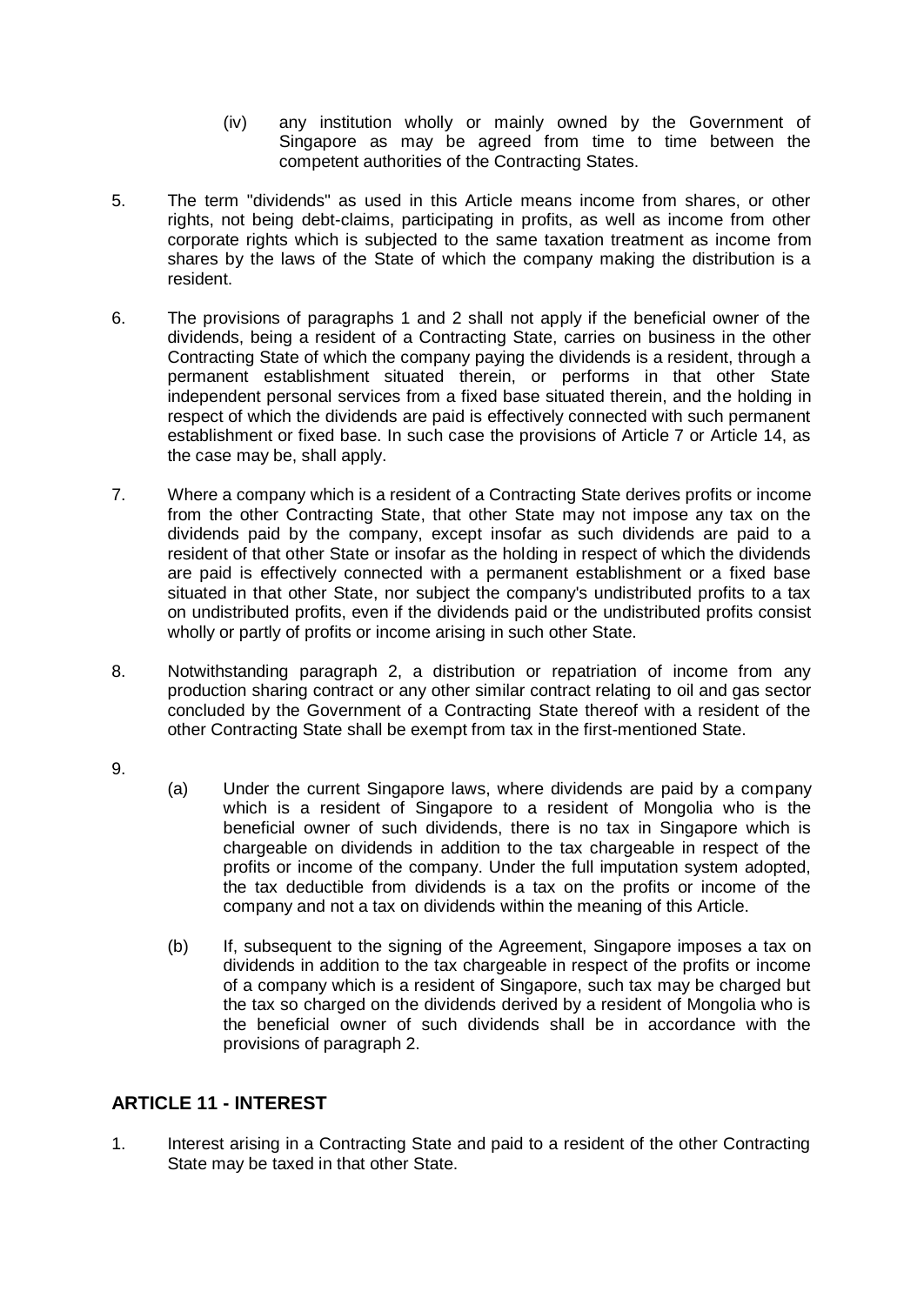- 2. However, such interest may also be taxed in the Contracting State in which it arises and according to the laws of that State, but if the beneficial owner of the interest is a resident of the other Contracting State, the tax so charged shall not exceed:
	- (a) 5 per cent of the gross amount of the interest if it is received by a bank or a similar financial institution;
	- (b) 10 per cent of the gross amount of the interest in all other cases.
- 3. Notwithstanding the provisions of paragraph 2, interest arising in a Contracting State and paid to the Government of the other Contracting State shall be exempt from tax in the first-mentioned State.
- 4. For the purpose of paragraph 3, the term "Government":
	- (a) in the case of Mongolia means the Government of Mongolia and shall include:
		- (i) a political subdivision;
		- (ii) a local authority;
		- (iii) the Central Bank of Mongolia (Bank of Mongolia);
		- (iv) any institution wholly or mainly owned by the Government of Mongolia as may be agreed from time to time between the competent authorities of the Contracting States.
	- (b) in the case of Singapore, means the Government of Singapore and shall include:
		- (i) the Monetary Authority of Singapore and the Board of Commissioners of Currency;
		- (ii) the Government of Singapore Investment Corporation Pte Ltd;
		- (iii) a statutory body; or
		- (iv) any institution wholly or mainly owned by the Government of Singapore as may be agreed from time to time between the competent authorities of the Contracting States.
- 5. The term "interest" as used in this Article means income from debt-claims of every kind, whether or not secured by mortgage and whether or not carrying a right to participate in the debtor's profits, and in particular, income from government securities and income from bonds or debentures, including premiums and prizes attaching to such securities, bonds or debentures. Penalty charges for late payment shall not be regarded as interest for the purpose of this Article.
- 6. The provisions of paragraphs 1 and 2 shall not apply if the beneficial owner of the interest, being a resident of a Contracting State, carries on business in the other Contracting State in which the interest arises, through a permanent establishment situated therein, or performs in that other State independent personal services from a fixed base situated therein, and the debt-claim in respect of which the interest is paid is effectively connected with such permanent establishment or fixed base. In such case the provisions of Article 7 or Article 14, as the case may be, shall apply.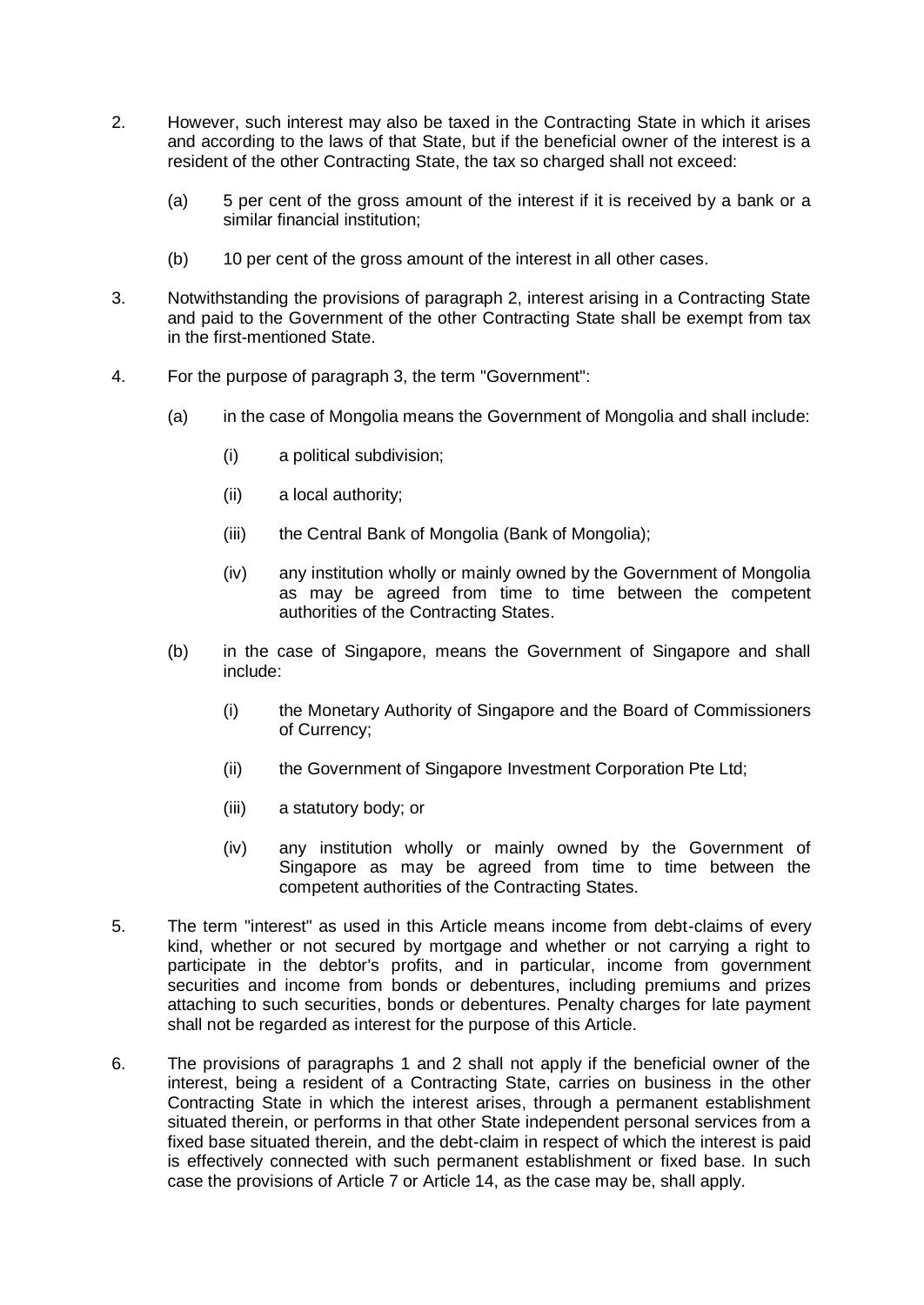- 7. Interest shall be deemed to arise in a Contracting State when the payer is a resident of that State. Where, however, the person paying the interest, whether he is a resident of a Contracting State or not, has in a Contracting State a permanent establishment or a fixed base in connection with which the indebtedness on which the interest is paid was incurred, and such interest is borne by such permanent establishment or fixed base, then such interest shall be deemed to arise in the State in which the permanent establishment or fixed base is situated.
- 8. Where, by reason of a special relationship between the payer and the beneficial owner or between both of them and some other person, the amount of the interest, having regard to the debt-claim for which it is paid, exceeds the amount which would have been agreed upon by the payer and the beneficial owner in the absence of such relationship, the provisions of this Article shall apply only to the last-mentioned amount. In such case, the excess part of the payments shall remain taxable according to the laws of each Contracting State, due regard being had to the other provisions of this Agreement.

# **ARTICLE 12 - ROYALTIES**

- 1. Royalties arising in a Contracting State and paid to a resident of the other Contracting State may be taxed in that other State.
- 2. However, such royalties may also be taxed in the Contracting State in which they arise and according to the laws of that State, but if the beneficial owner of the royalties is a resident of the other Contracting State, the tax so charged shall not exceed 5 per cent of the gross amount of the royalties.
- 3. The term "royalties" as used in this Article means payments of any kind received as a consideration for the use of, or the right to use, any copyright of literary, artistic or scientific work including cinematograph films, and films or tapes for radio or television broadcasting, software, patent, trade mark, design or model, plan, secret formula or process, or for the use of, or right to use, industrial, commercial or scientific equipment, or for information concerning industrial, commercial or scientific experience.
- 4. The provisions of paragraphs 1 and 2 shall not apply if the beneficial owner of the royalties, being a resident of a Contracting State, carries on business in the other Contracting State in which the royalties arise, through a permanent establishment situated therein, or performs in that other State independent personal services from a fixed base situated therein, and the right or property in respect of which the royalties are paid is effectively connected with such permanent establishment or fixed base. In such case, the provisions of Article 7 or Article 14, as the case may be, shall apply.
- 5. Royalties shall be deemed to arise in a Contracting State when the payer is a resident of that State. Where, however, the person paying the royalties, whether he is a resident of a Contracting State or not, has in a Contracting State a permanent establishment or a fixed base in connection with which the liability to pay the royalties was incurred, and such royalties are borne by such permanent establishment or fixed base, then such royalties shall be deemed to arise in the Contracting State in which the permanent establishment or fixed base is situated.
- 6. Where, by reason of a special relationship between the payer and the beneficial owner or between both of them and some other person, the amount of the royalties,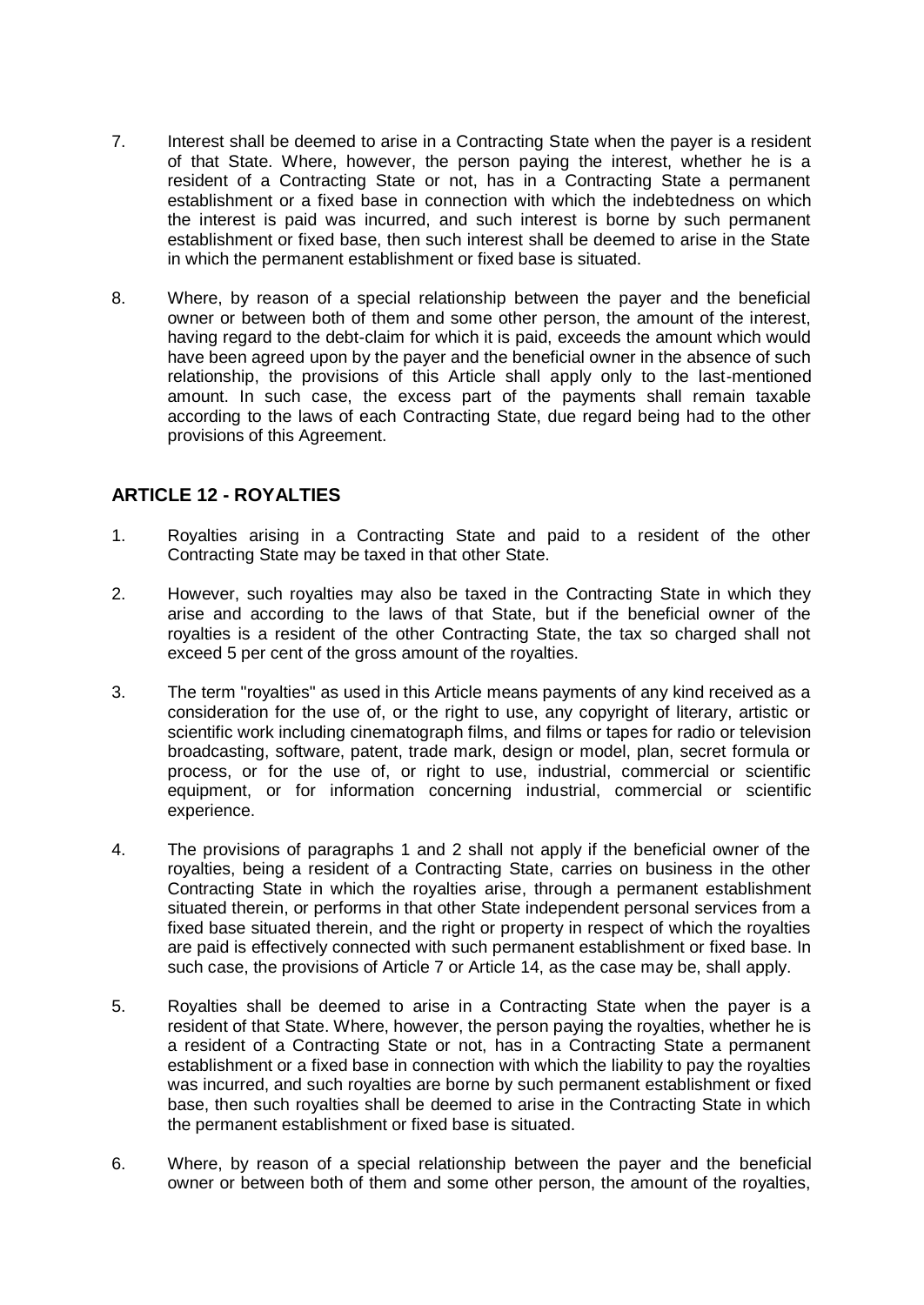having regard to the use, right or information for which they are paid, exceeds the amount which would have been agreed upon by the payer and the beneficial owner in the absence of such relationship, the provisions of this Article shall apply only to the last-mentioned amount. In such case, the excess part of the payments shall remain taxable according to the laws of each Contracting State, due regard being had to the other provisions of this Agreement.

# **ARTICLE 13 - CAPITAL GAINS**

- 1. Gains derived by a resident of a Contracting State from the alienation of immovable property referred to in Article 6 and situated in the other Contracting State may be taxed in that other State.
- 2. Gains derived by a resident of a Contracting State from the alienation of shares, other than shares traded on a recognised Stock Exchange, deriving at least threequarters of their value directly or indirectly from immovable property situated in the other Contracting State may be taxed in that other State.
- 3. Gains from the alienation of movable property forming part of the business property of a permanent establishment which an enterprise of a Contracting State has in the other Contracting State or of movable property pertaining to a fixed base available to a resident of a Contracting State in the other Contracting State for the purpose of performing independent personal services, including such gains from the alienation of such a permanent establishment (alone or with the whole enterprise) or of such fixed base, may be taxed in that other State.
- 4. Gains from the alienation of ships or aircraft operated in international traffic, or movable property pertaining to the operation of such ships or aircraft shall be taxable only in the Contracting State in which the place of effective management of the enterprise is situated.
- 5. Gains from the alienation of any property other than that referred to in the preceding paragraphs of this Article shall be taxable only in the Contracting State of which the alienator is a resident.

## **ARTICLE 14 - INDEPENDENT PERSONAL SERVICES**

- 1. Income derived by an individual who is a resident of a Contracting State from the performance of professional services or other activities of an independent character shall be taxable only in that State except in the following circumstances when such income may also be taxed in the other Contracting State:
	- (a) if he has a fixed base regularly available to him in the other State for the purpose of performing his activities; in that case, only so much of the income as is attributable to that fixed base may be taxed in that other State; or
	- (b) if his stay in the other State is for a period or periods exceeding in the aggregate 183 days in any twelve-month period commencing or ending in the fiscal year concerned; in that case, only so much of the income as is derived from his activities performed in that other State may be taxed in that other State.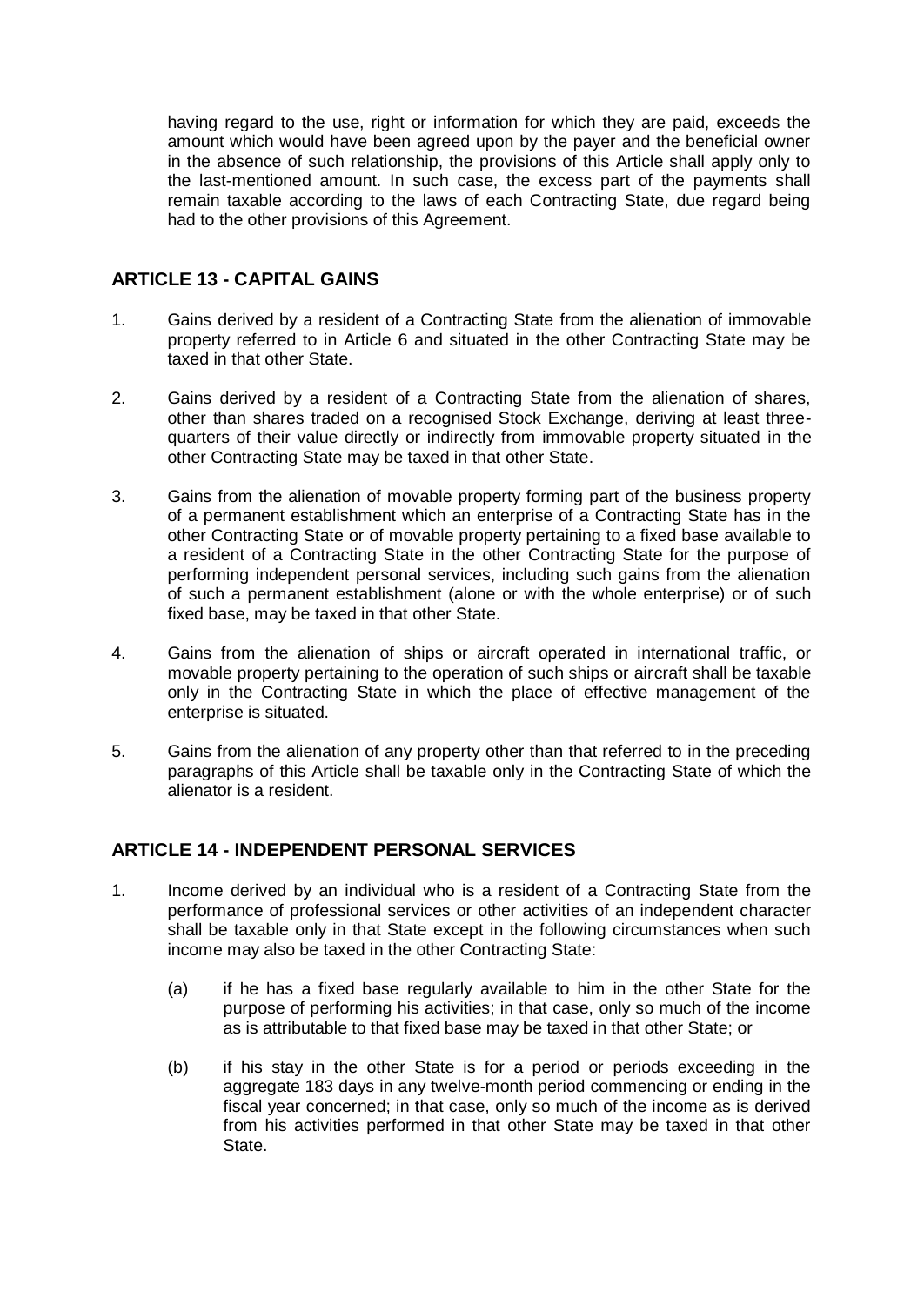2. The term "professional services" includes especially independent scientific, literary, artistic, educational or teaching activities as well as the independent activities of physicians, lawyers, engineers, architects, dentists and accountants.

# **ARTICLE 15 - DEPENDENT PERSONAL SERVICES**

- 1. Subject to the provisions of Articles 16, 18 and 19, salaries, wages and other similar remuneration derived by a resident of a Contracting State in respect of an employment shall be taxable only in that State unless the employment is exercised in the other Contracting State. If the employment is so exercised, such remuneration as is derived therefrom may be taxed in that other State.
- 2. Notwithstanding the provisions of paragraph 1, remuneration derived by a resident of a Contracting State in respect of an employment exercised in the other Contracting State shall be taxable only in the first-mentioned State if:
	- (a) the recipient is present in the other State for a period or periods not exceeding in the aggregate 183 days in any twelve-month period commencing or ending in the fiscal year concerned; and
	- (b) the remuneration is paid by, or on behalf of, an employer who is not a resident of the other State; and
	- (c) the remuneration is not borne by a permanent establishment or a fixed base which the employer has in the other State.
- 3. Notwithstanding the preceding provisions of this Article, remuneration derived in respect of an employment exercised aboard a ship or aircraft operated in international traffic shall be taxable only in the Contracting State in which the place of effective management of the enterprise is situated. However, if the remuneration is derived by a resident of the other Contracting State, it may also be taxed in that other State.

# **ARTICLE 16 - DIRECTORS' FEES**

Directors' fees and other similar payments derived by a resident of a Contracting State in his capacity as a member of the board of directors or any other similar organ of a company which is a resident of the other Contracting State may be taxed in that other State.

## **ARTICLE 17 - ARTISTES AND SPORTSPERSONS**

- 1. Notwithstanding the provisions of Articles 14 and 15, income derived by a resident of a Contracting State as an entertainer, such as a theatre, motion picture, radio or television artiste, or a musician, or as a sportsperson, from his personal activities as such exercised in the other Contracting State may be taxed in that other State.
- 2. Where income in respect of or in connection with personal activities exercised by an entertainer or a sportsperson accrues not to the entertainer or sportsperson himself but to another person, that income may, notwithstanding the provisions of Articles 7, 14 and 15, be taxed in the Contracting State in which the activities of the entertainer or sportsperson are exercised.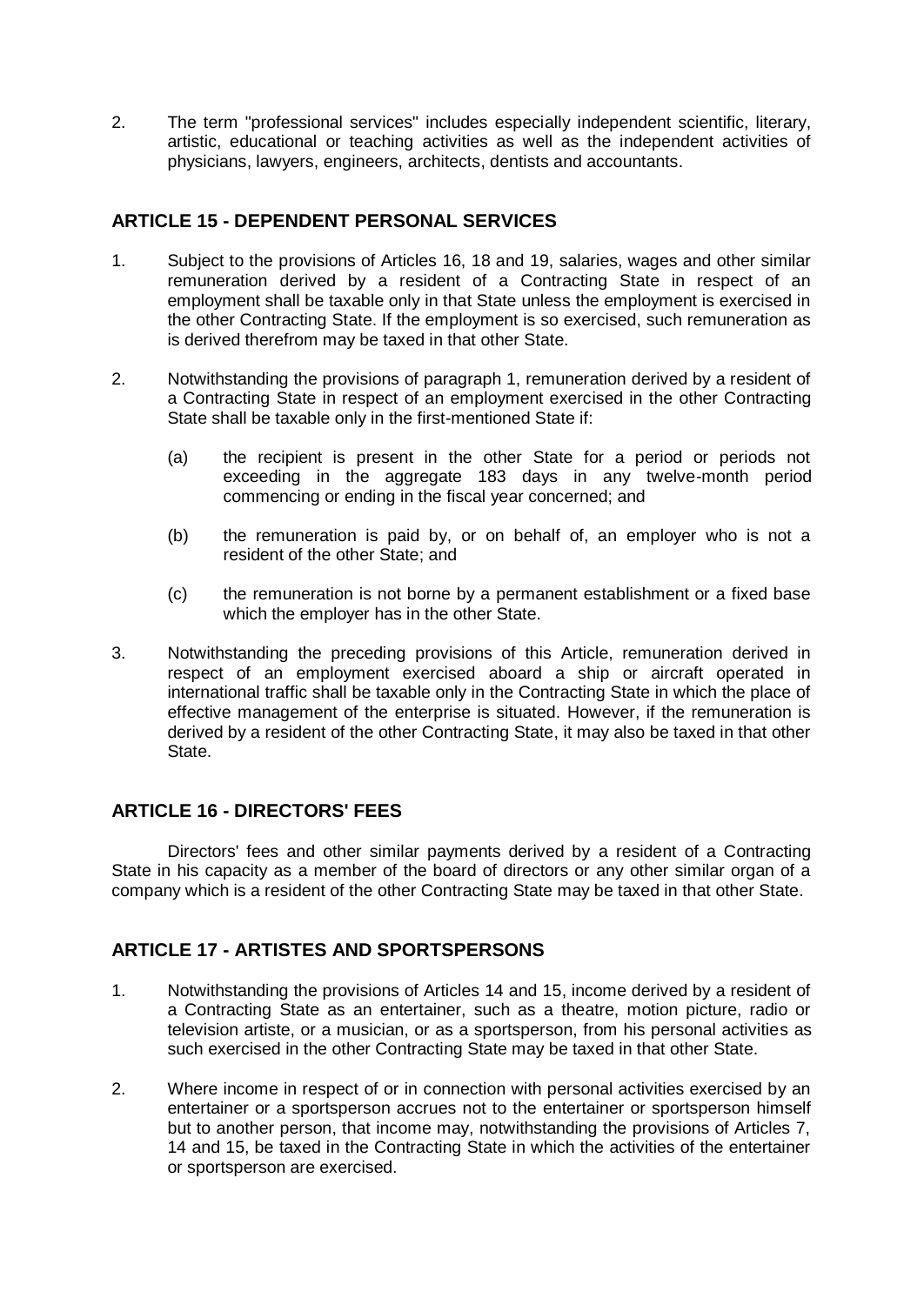3. Notwithstanding the provisions of paragraphs 1 and 2 of this Article, income derived from activities performed in a Contracting State by an artiste or sportsperson shall be taxable only in the Contracting State of which the artiste or sportsperson is a resident if the visit to the first-mentioned Contracting State is wholly or substantially supported by public funds of one or both of the Contracting States or of political subdivisions, local authorities or statutory bodies thereof.

### **ARTICLE 18 - PENSIONS**

Subject to the provisions of paragraph 2 of Article 19, pensions and other similar remuneration paid to a resident of a Contracting State in consideration of past employment shall be taxable only in that State.

### **ARTICLE 19 - GOVERNMENT SERVICE**

1.

- (a) Salaries, wages and other similar remuneration, other than a pension, paid by a Contracting State or a political subdivision, a local authority or a statutory body thereof to an individual in respect of services rendered to that State or subdivision, authority or body shall be taxable only in that State.
- (b) However, such salaries, wages and other similar remuneration shall be taxable only in the other Contracting State if the services are rendered in that State and the individual is a resident of that State who:
	- (i) is a national of that State; or
	- (ii) did not become a resident of that State solely for the purpose of rendering the services.

#### 2.

- (a) Any pension paid by, or out of funds created by, a Contracting State or a political subdivision, a local authority or a statutory body thereof to an individual in respect of services rendered to that State or subdivision, authority or body shall be taxable only in that State.
- (b) However, such pension shall be taxable only in the other Contracting State if the individual is a resident of, and a national of, that State.
- 3. The provisions of Articles 15, 16, and 18 shall apply to salaries, wages and other similar remuneration, and to pensions, in respect of services rendered in connection with a business carried on by a Contracting State or a political subdivision, a local authority or a statutory body thereof.

# **ARTICLE 20 - TEACHERS AND RESEARCHERS**

An individual who visits a Contracting State at the invitation of that State or of a university, college, school, museum or other cultural institution of that State or under an official programme of cultural exchange for a period not exceeding two years solely for the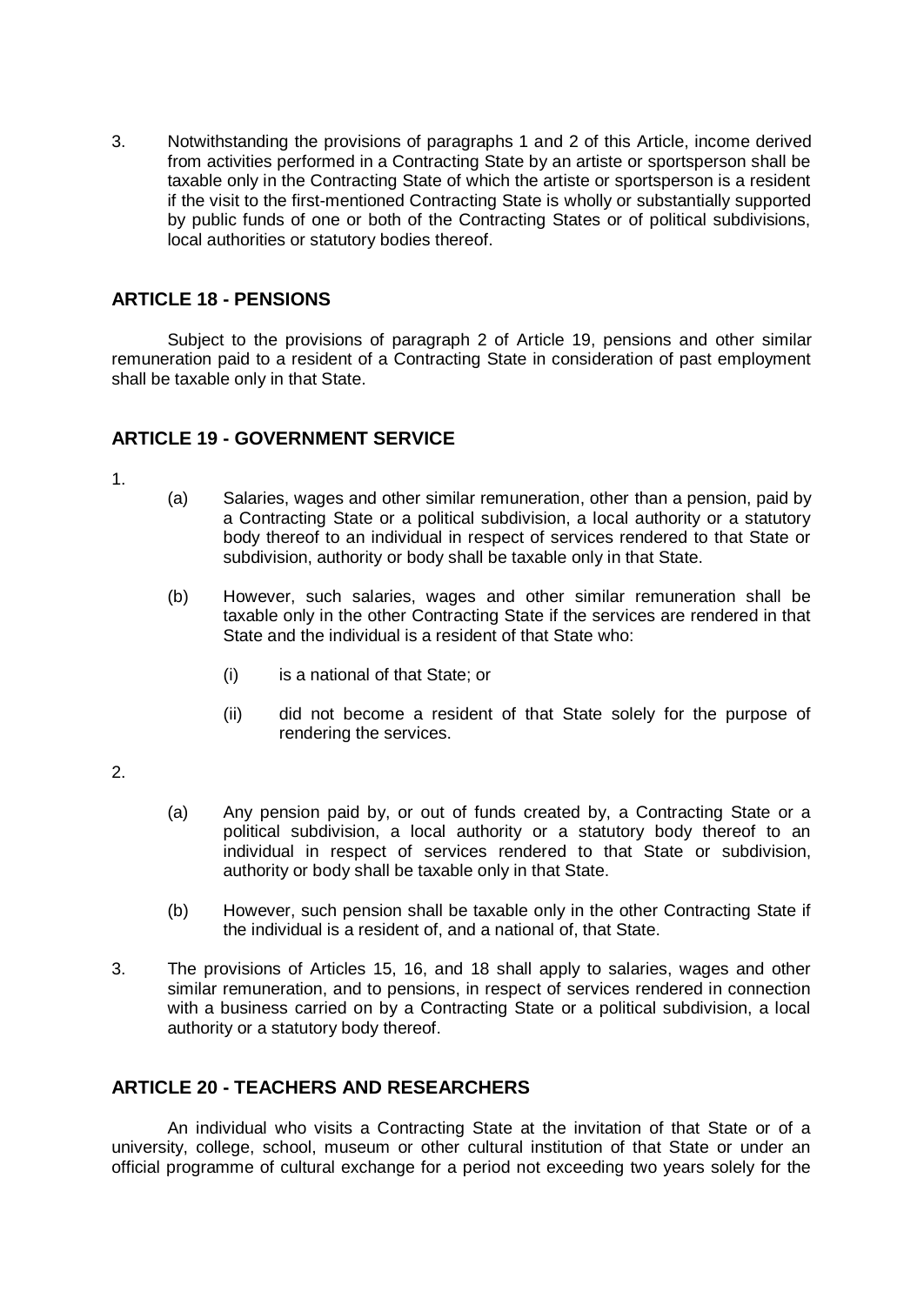purpose of teaching, giving lectures or carrying out research at such institution and who is, or was immediately before that visit, a resident of the other Contracting State shall be exempt from tax in the first-mentioned State on his remuneration for such activity, provided that such remuneration is derived by him from outside that State.

# **ARTICLE 21 - STUDENTS AND TRAINEES**

A student, business apprentice or trainee who is or was immediately before visiting a Contracting State a resident of the other State and who is present in the first-mentioned State solely for the purpose of his education or training shall be exempt from tax in that firstmentioned State on the following payments or income received or derived by him for the purpose of his maintenance, education or training:

- (a) payments derived from sources outside that Contracting State; and
- (b) grants, scholarships or awards supplied by the Government of either Contracting State, or a scientific, educational, cultural or non-profit making organization; and
- (c) income derived from personal services performed in that Contracting State in an amount not exceeding seven thousand five hundred Singapore dollars (S\$7,500) or its equivalent in Mongolia currency in any fiscal year.

# **ARTICLE 22 - OTHER INCOME**

- 1. Items of income of a resident of a Contracting State, wherever arising, not dealt with in the foregoing Articles of this Agreement shall be taxable only in that State.
- 2. The provisions of paragraph 1 shall not apply to income, other than income from immovable property as defined in paragraph 2 of Article 6, if the recipient of such income, being a resident of a Contracting State, carries on business in the other Contracting State through a permanent establishment situated therein, or performs in that other State independent personal services from a fixed base situated therein, and the right or property in respect of which the income is paid is effectively connected with such permanent establishment or fixed base. In such case the provisions of Article 7 or Article 14, as the case may be, shall apply.
- 3. Notwithstanding the provisions of paragraphs 1 and 2 of this Article, items of income of a resident of a Contracting State not dealt with in the foregoing Articles of this Agreement and arising in the other Contracting State may be taxed in that other Contracting State.

# **ARTICLE 23 - ELIMINATION OF DOUBLE TAXATION**

- 1. In Mongolia, double taxation shall be avoided as follows:
	- (a) Where a resident of Mongolia derives income which, in accordance with the provisions of this Agreement, may be taxed in Singapore, Mongolia shall allow as a deduction from the tax on the income of that resident an amount equal to the tax payable in Singapore. Such deduction shall not, however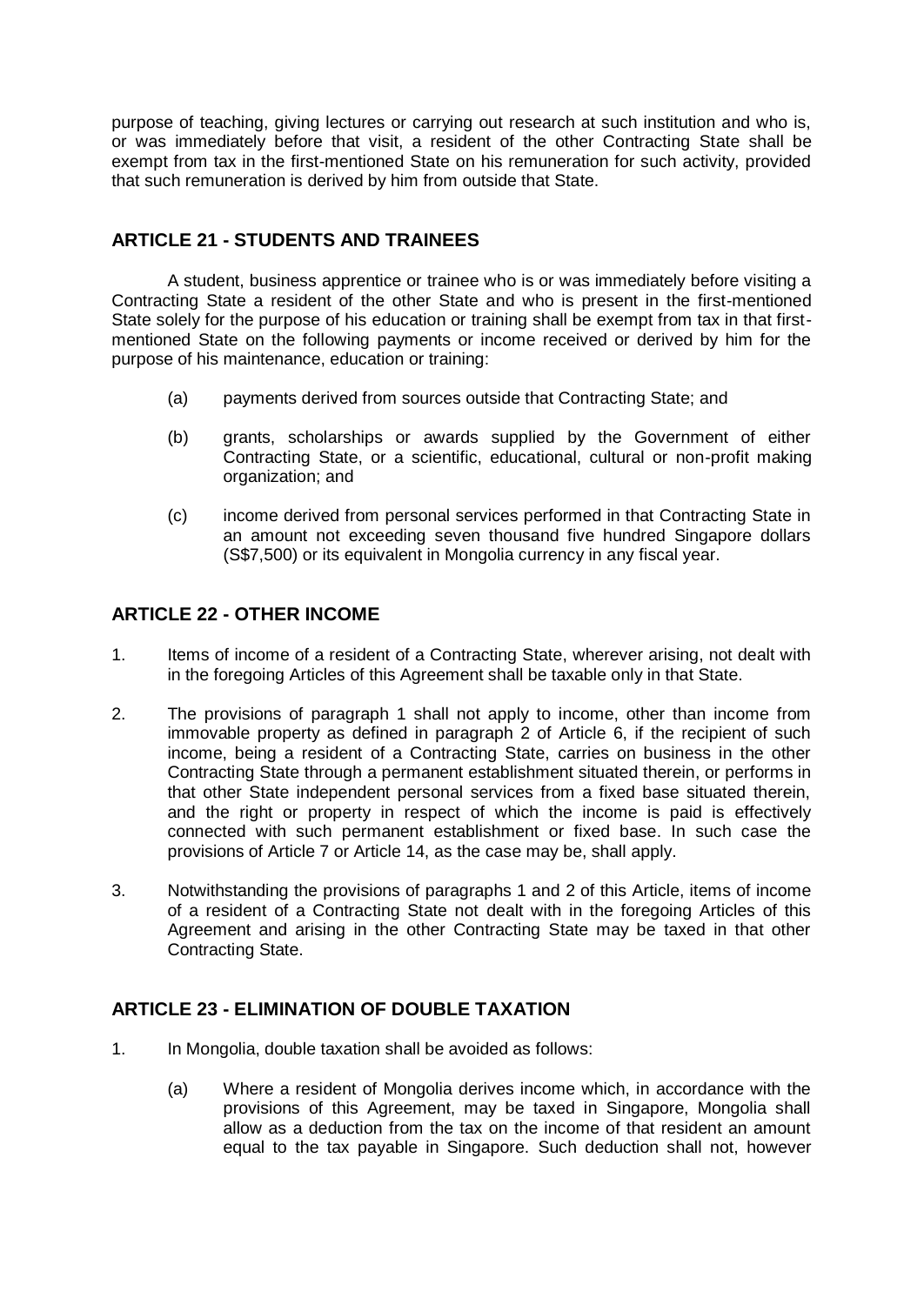exceed that part of the Mongolian tax, as computed before the deduction is given, which is attributable to the income which may be taxed in Singapore.

- (b) Where in accordance with any provision of the Agreement income derived by a resident of Mongolia is exempt from tax in Mongolia, Mongolia may nevertheless, in calculating the amount of tax on the remaining income of such resident, take into account the exempted income.
- (c) The term, "tax payable in Singapore" shall be deemed to include the amount of tax which would have been paid if the tax had not been exempted or reduced in accordance with existing laws designed to promote economic development in Singapore or which may be introduced in future in modification of, or in addition to, the existing laws.
- 2. In Singapore, double taxation shall be avoided as follows:
	- (a) Where a resident of Singapore derives income from Mongolia which, in accordance with the provisions of this Agreement, may be taxed in Mongolia, Singapore shall, subject to its laws regarding the allowance as a credit against Singapore tax of tax payable in any country other than Singapore, allow the tax payable in Mongolia, whether directly or by deduction, as a credit against the Singapore tax payable on the income of that resident. Where such income is a dividend paid by a company which is a resident of Mongolia to a resident of Singapore which is a company owning directly or indirectly not less than 25 per cent of the share capital of the first-mentioned company, the credit shall take into account the Mongolian tax paid by that company on the portion of its profits out of which the dividend is paid.
	- (b) The term, "tax payable in Mongolia" shall be deemed to include the amount of tax which would have been paid if the tax had not been exempted or reduced in accordance with existing laws designed to promote economic development in Mongolia or which may be introduced in future in modification of, or in addition to, the existing laws.

# **ARTICLE 24 - NON-DISCRIMINATION**

- 1. Nationals of a Contracting State shall not be subjected in the other Contracting State to any taxation or any requirement connected therewith, which is other or more burdensome than the taxation and connected requirements to which nationals of that other State in the same circumstances, in particular with respect to residence, are or may be subjected.
- 2. The taxation on a permanent establishment which an enterprise of a Contracting State has in the other Contracting State shall not be less favourably levied in that other State than the taxation levied on enterprises of that other State carrying on the same activities.
- 3. Nothing in this Article shall be construed as obliging a Contracting State to grant to:
	- (a) residents of the other Contracting State any personal allowances, reliefs and reductions for tax purposes which it grants to its own residents; or
	- (b) nationals of the other Contracting State those personal allowances, reliefs and reductions for tax purposes which it grants to its own nationals who are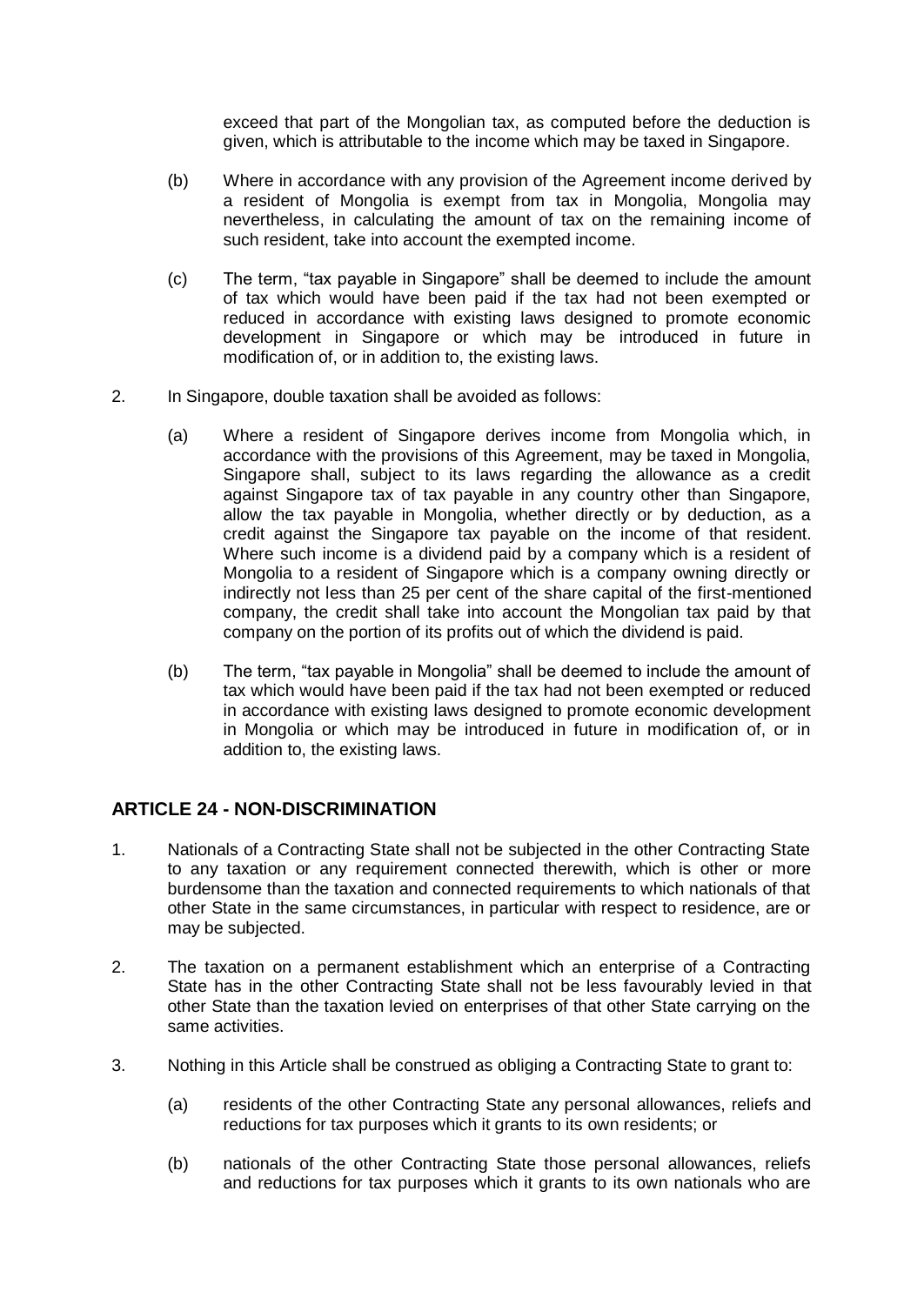not residents of that State or to such other persons as may be specified in the taxation laws of that State.

- 4. Enterprises of a Contracting State, the capital of which is wholly or partly owned or controlled, directly or indirectly, by one or more residents of the other Contracting State, shall not be subjected in the first-mentioned State to any taxation or any requirement connected therewith which is other or more burdensome than the taxation and connected requirements to which other similar enterprises of the firstmentioned State are or may be subjected.
- 5. Where a Contracting State grants tax incentives to its nationals designed to promote economic or social development in accordance with its national policy and criteria, it shall not be construed as discrimination under this Article.
- 6. The provisions of this Article shall apply to the taxes which are the subject of this Agreement.

# **ARTICLE 25 - MUTUAL AGREEMENT PROCEDURE**

- 1. Where a person considers that the actions of one or both of the Contracting States result or will result for him in taxation not in accordance with the provisions of this Agreement, he may, irrespective of the remedies provided by the domestic law of those States, present his case to the competent authority of the Contracting State of which he is a resident. The case must be presented within 3 years from the first notification of the action resulting in taxation not in accordance with the provisions of the Agreement.
- 2. The competent authority shall endeavour, if the objection appears to it to be justified and if it is not itself able to arrive at a satisfactory solution, to resolve the case by mutual agreement with the competent authority of the other Contracting State, with a view to the avoidance of taxation which is not in accordance with the Agreement. Any agreement reached shall be implemented notwithstanding any time limits in the domestic law of the Contracting States.
- 3. The competent authorities of the Contracting States shall endeavour to resolve by mutual agreement any difficulties or doubts arising as to the interpretation or application of the Agreement. They may also consult together for the elimination of double taxation in cases not provided for in the Agreement.
- 4. The competent authorities of the Contracting States may communicate with each other directly for the purpose of reaching an agreement in the sense of the preceding paragraphs.

## **ARTICLE 26 - EXCHANGE OF INFORMATION**

1. The competent authorities of the Contracting States shall exchange such information as is necessary for carrying out the provisions of this Agreement or of the domestic laws of the Contracting States concerning taxes covered by the Agreement insofar as the taxation thereunder is not contrary to the Agreement. Any information received by a Contracting State shall be treated as secret in the same manner as information obtained under the domestic laws of that State, and shall be disclosed only to persons or authorities (including courts and administrative bodies) concerned with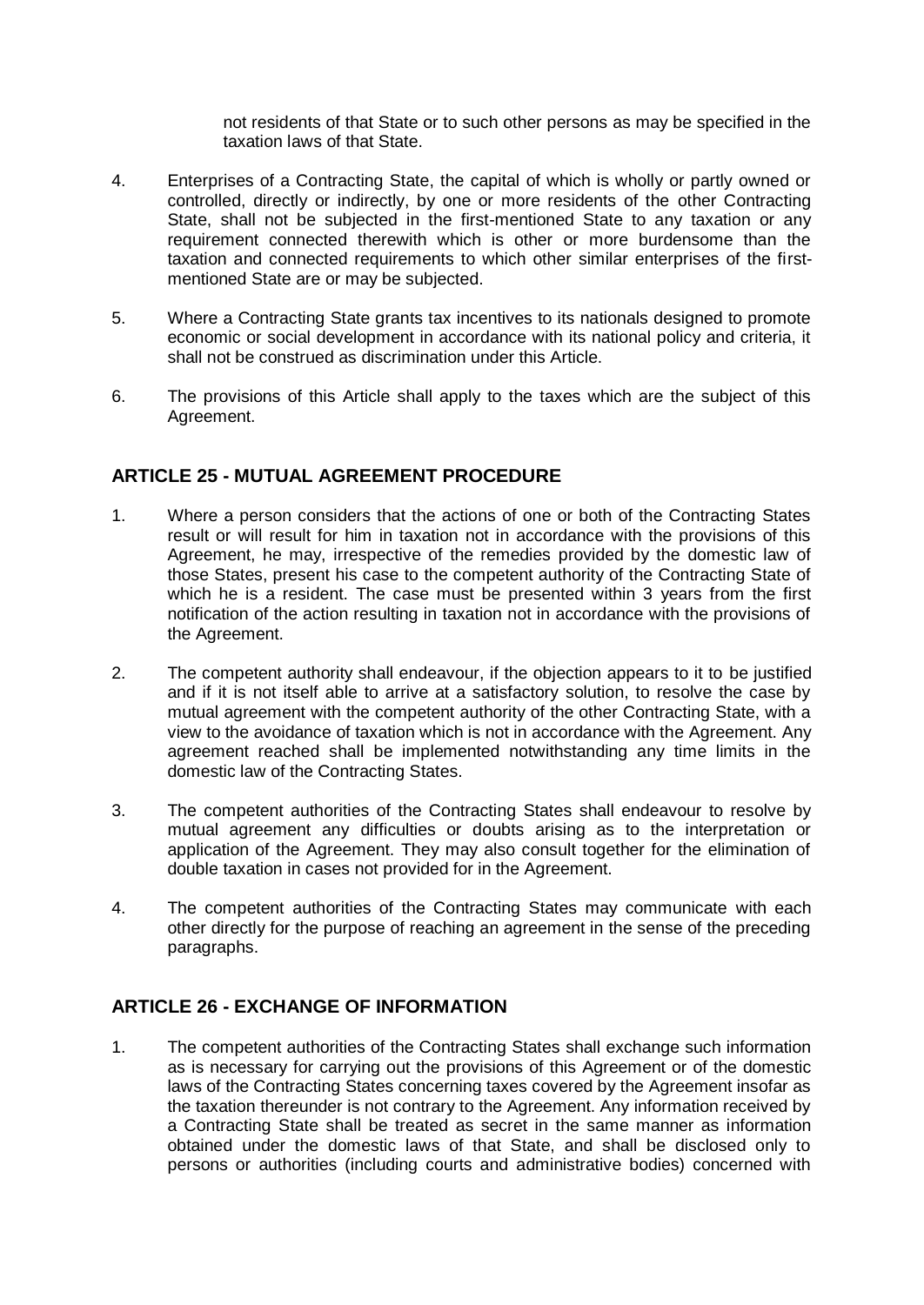the assessment or collection of, the enforcement or prosecution in respect of, or the determination of appeals in relation to, the taxes covered by the Agreement. Such persons or authorities shall use the information only for such purposes. They may disclose the information in public court proceedings or in judicial decisions.

- 2. In no case shall the provisions of paragraph 1 be construed so as to impose on a Contracting State the obligation:
	- (a) to carry out administrative measures at variance with the laws and administrative practice of that or of the other Contracting State;
	- (b) to supply information which is not obtainable under the laws or in the normal course of the administration of that or of the other Contracting State;
	- (c) to supply information which would disclose any trade, business, industrial, commercial or professional secret or trade process, or information, the disclosure of which would be contrary to public policy (ordre public).

### **ARTICLE 27 - MEMBERS OF DIPLOMATIC MISSIONS AND CONSULAR POSTS**

Nothing in this Agreement shall affect the fiscal privileges of members of diplomatic missions or consular posts under the general rules of international law or under the provisions of special agreements.

### **ARTICLE 28 - ENTRY INTO FORCE**

- 1. Each of the Contracting States shall notify to the other, through diplomatic channels, the completion of the procedures required by its law for the bringing into force of this Agreement.
- 2. The Agreement shall enter into force on the date of the later of these notifications and its provisions shall have effect:
	- (a) in Mongolia:
		- (i) in respect of taxes withheld at source, to income paid or credited on or after the first day of January in the calendar year next following that in which the Agreement enters into force;
		- (ii) in respect of other taxes on income, to income in any taxable year beginning on or after the first day of January in the calendar year next following that in which the Agreement enters into force.
	- (b) in Singapore:

in respect of tax chargeable for any year of assessment beginning on or after 1 January in the second calendar year following the year in which the Agreement enters into force.